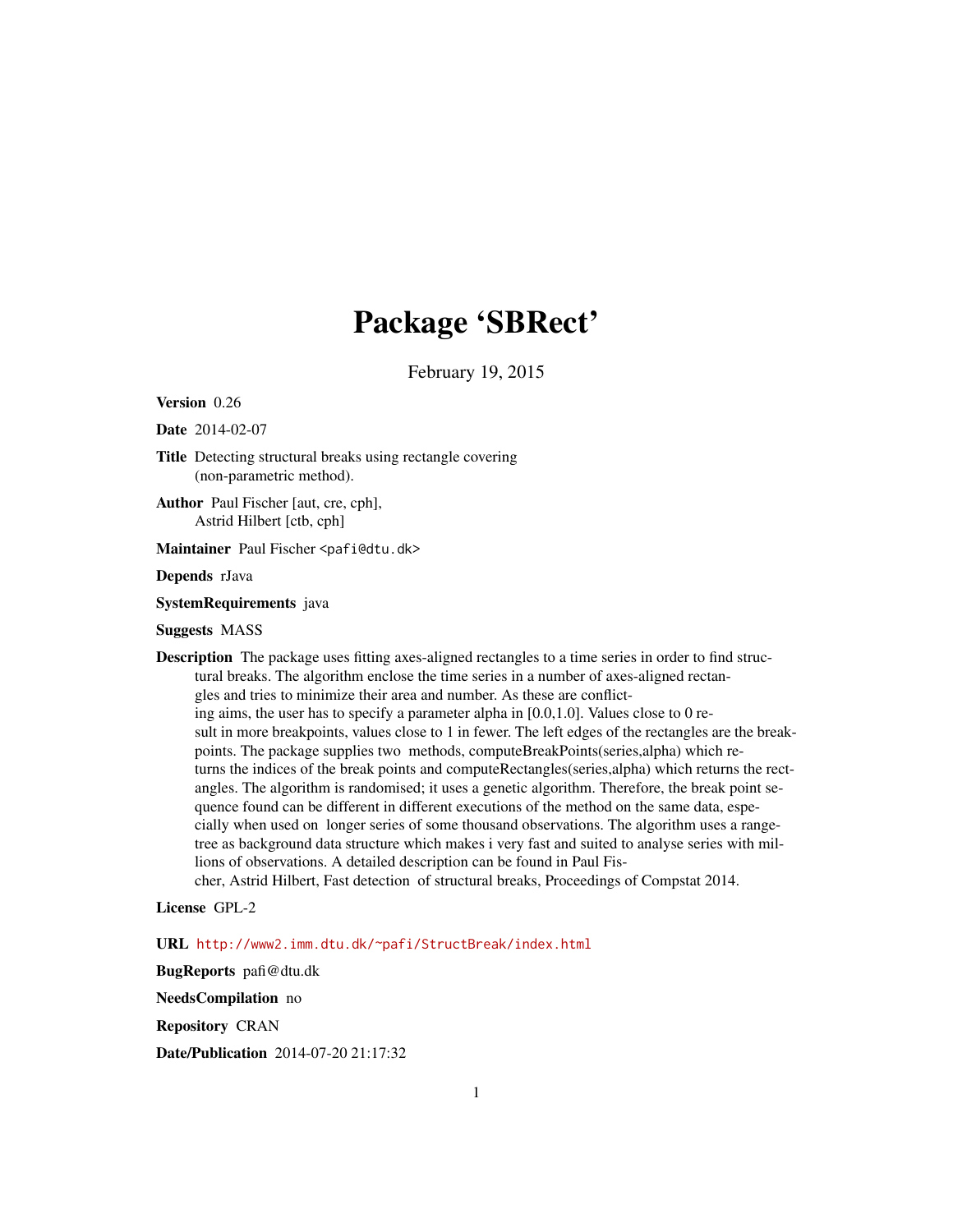### <span id="page-1-0"></span>R topics documented:

#### **Index** [4](#page-3-0)

computeBreakPoints *Structural break detection with rectangles*

#### Description

Find structural breaks by fitting it rectangles to a time series. The algorithm is randomised; it uses a genetic algorithm. Therefore, the break point sequence found can be different in different executions of the method on the same data, especially when used on longer series of some thousand observations.

#### Usage

computeBreakPoints(series,alpha)

#### Arguments

| series | The time series as a vector of doubles.                                                                                                                                                                  |
|--------|----------------------------------------------------------------------------------------------------------------------------------------------------------------------------------------------------------|
| alpha  | A double in the range $[0.0; 1.0]$ . Values close to 0 result in more breakpoints,<br>values close to 1 in fewer. With no background knowledge, $alpha = 0.25$ is a<br>good start value for experiments. |

#### Value

The break points found as a vector of integers. The first entry always is 0 (the first index of the series) the last one is the length of the series (note, indexing starts with 0). The other entries are the indices of the internal break points.

#### Author(s)

Paul Fischer and Astrid Hilbert

#### Examples

```
series <- c(1,2,1,2,1,2,5,6,5,6,5,6)
alpha <- 0.25
breaks <- computeBreakPoints(series,alpha)
breaks
```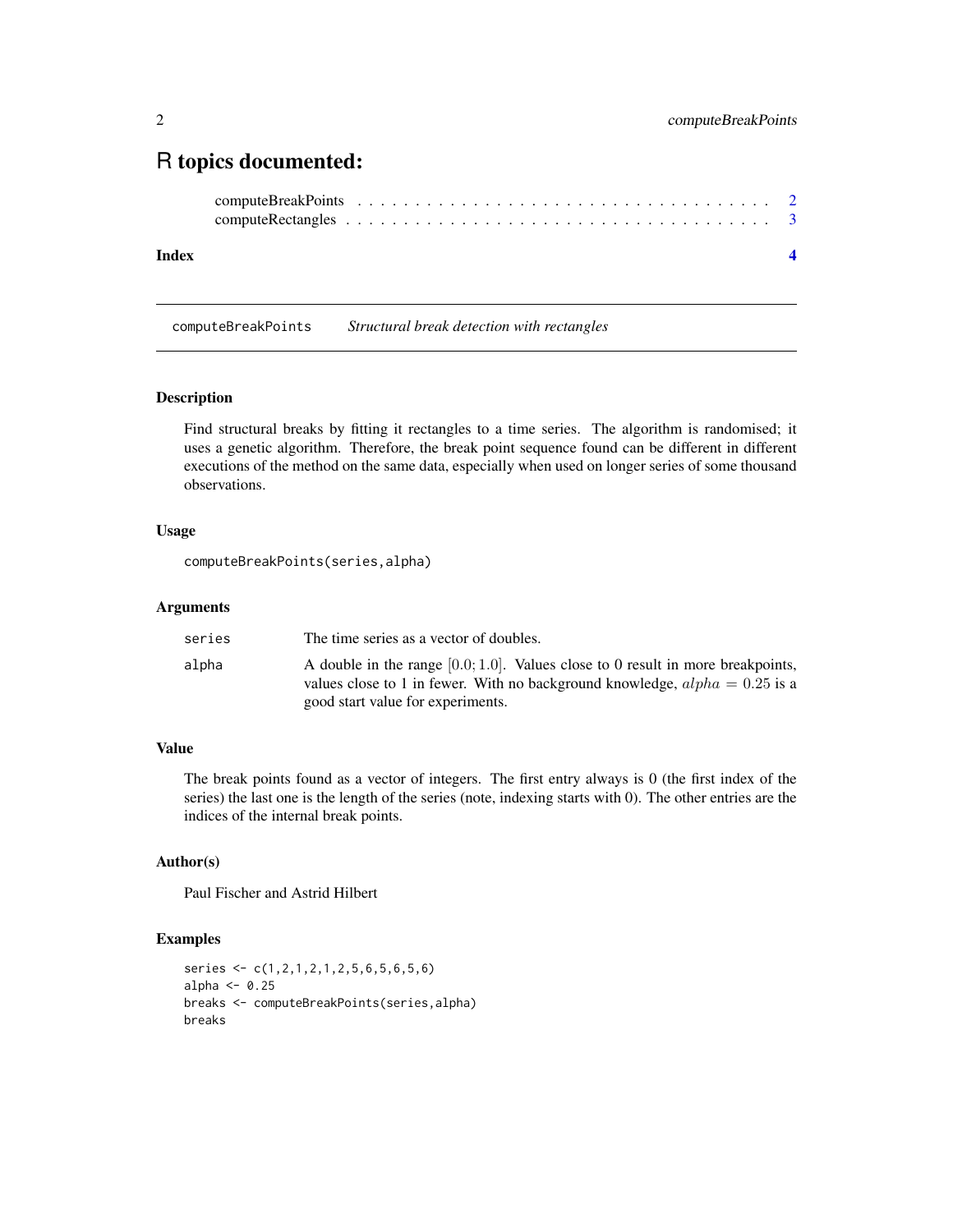<span id="page-2-0"></span>computeRectangles *Structural break detection with rectangles*

#### Description

Find structural breaks by fitting it rectangles to a time series. The algorithm is randomised; it uses a genetic algorithms. Therefore, the break point sequence found can be different in different executions of the method on the same data, especially when used on longer series of some thousand observations.

#### Usage

computeRectangles(series,alpha)

#### Arguments

| series | The time series as a vector of doubles.                                                                                                                                                                  |
|--------|----------------------------------------------------------------------------------------------------------------------------------------------------------------------------------------------------------|
| alpha  | A double in the range $[0.0; 1.0]$ . Values close to 0 result in more breakpoints,<br>values close to 1 in fewer. With no background knowledge, alpha = $0.25$ is a<br>good start value for experiments. |

#### Value

The rectangles found by the algorithm as a  $k \times 4$  matrix of doubles. Each row is of length 4, describing one rectangle,  $R_i = [llx, lly, urx, ury]$ , where  $(llx, lly)$  is the lower left corner of the rectangle and  $(urr,ury)$  is the upper right corner.

#### Author(s)

Paul Fischer and Astrid Hilbert

#### Examples

```
series <- c(1,2,1,2,1,2,5,6,5,6,5,6)
alpha <- 0.25
rects <- computeRectangles(series,alpha)
rects
```